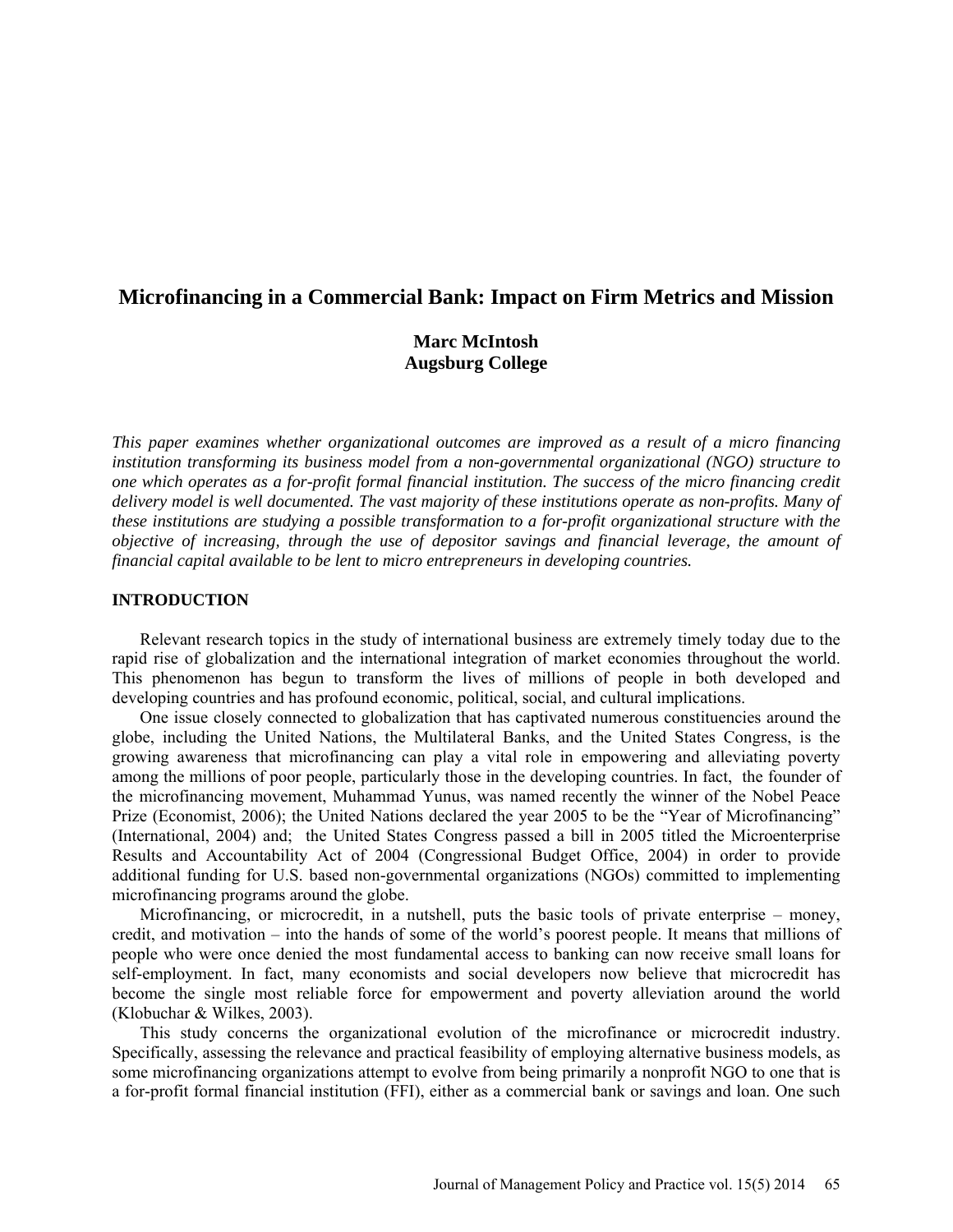organization, Opportunity International (OI), which is the subject of this paper, has chosen to challenge existing microfinancing institutional boundaries and migrate some of its operations to the commercial bank structure as it seeks to more readily access larger pools of capital, in addition to offering a broader array of financial services to microentrepreneurs.

OI is one of the largest microcredit organizations, providing loans to poor entrepreneurs in developing countries to start or expand small businesses. This MFI has over 760,000 clients and nearly

\$250 million of loans currently outstanding in 30 developing countries ("Giving the poor a working change", 2005).

OI has extremely ambitious plans to significantly expand its client base of poor microentrepreneurs to 2 million by 2012, a three-fold increase in just over 7 years ("Giving the poor a working change", 2005). In order to accomplish this strategic objective, this heretofore nonprofit organization must diversify its funding sources beyond its almost exclusive reliance on private donations from wealthy donors, foundations, corporations and churches. As such, OI is in the beginning stages of implementing a partial migration of its operations from NGO status to a FFI form of organization, namely commercial banking institutions.

The fundamental problem that needs to be explored is how OI can achieve such ambitious client growth targets given the fickleness of fund raising, where the degree of funding is heavily influenced by the whims of wealthy donors, churches, and corporations. As such, the central research question relates to whether the transformation of a microfinancing institution from NGO status to a for-profit financial institution facilitates improved organizational outcomes using well established financial accounting metrics as benchmarks.

The principal advantage of the savings and loan (S&L) structure relates to the fact that the equity component in its capital structure can be leveraged in the form of direct loans to the S&L. In other words, \$1 of equity can serve as collateral for \$3 of debt, for example, which can now be lent out in the form of micro loans to OI's client base. This increase in capital is directly due to the additional debt that can be added to OI's capital structure. OI is currently experimenting with this innovative S&L structure in a number of developing countries, including Mexico, Philippines, and Malawi.

The importance of assessing the viability of such a structural shift is compelling since establishing such a meaningful correlation would mean providing microcredit institutions (MFIs) with an alternative, more financially efficient, mechanism to access larger pools of capital which can in turn be made available to the scores of micro entrepreneurs in developing countries who desperately need capital. Combine this with a more diversified capital base from savings infusions by depositors, and now MFIs could have at their disposal a powerful new weapon to use in the continuing war on poverty in Third World developing countries.

#### **PURPOSE OF THE STUDY**

The purpose of this qualitative study is to describe the operations of OI in one distinct third world setting, namely in Malawi, Central Africa. The operations under study will be those that have attempted to achieve a successful migration to the FFI structure. The case study was bounded by this one location and the fieldwork took place over an 8 week period.

The central hypothesis is that, for a MFI, a transition from a nonprofit organizational structure to a for-profit structure will lead to improved organizational outcomes. Specific outcomes or variables are related to sustainability from a financial accounting perspective. As such, the central hypothesis is follows: the transition from a nonprofit structure to a for-profit, commercial banking structure will result in significantly improved financial sustainability for the MFI.

The case study builds upon existing scholarship which has examined the organizational outcomes of for-profit MFIs who have dealt with the interplay of mission and financial health with varying degrees of success. The research will depart from previous scholarship by not only examining a case study in one of the poorest regions of the world, but analyze what appears to be an operation which has optimized, rather than comprised, the tradeoff between doing good while doing well.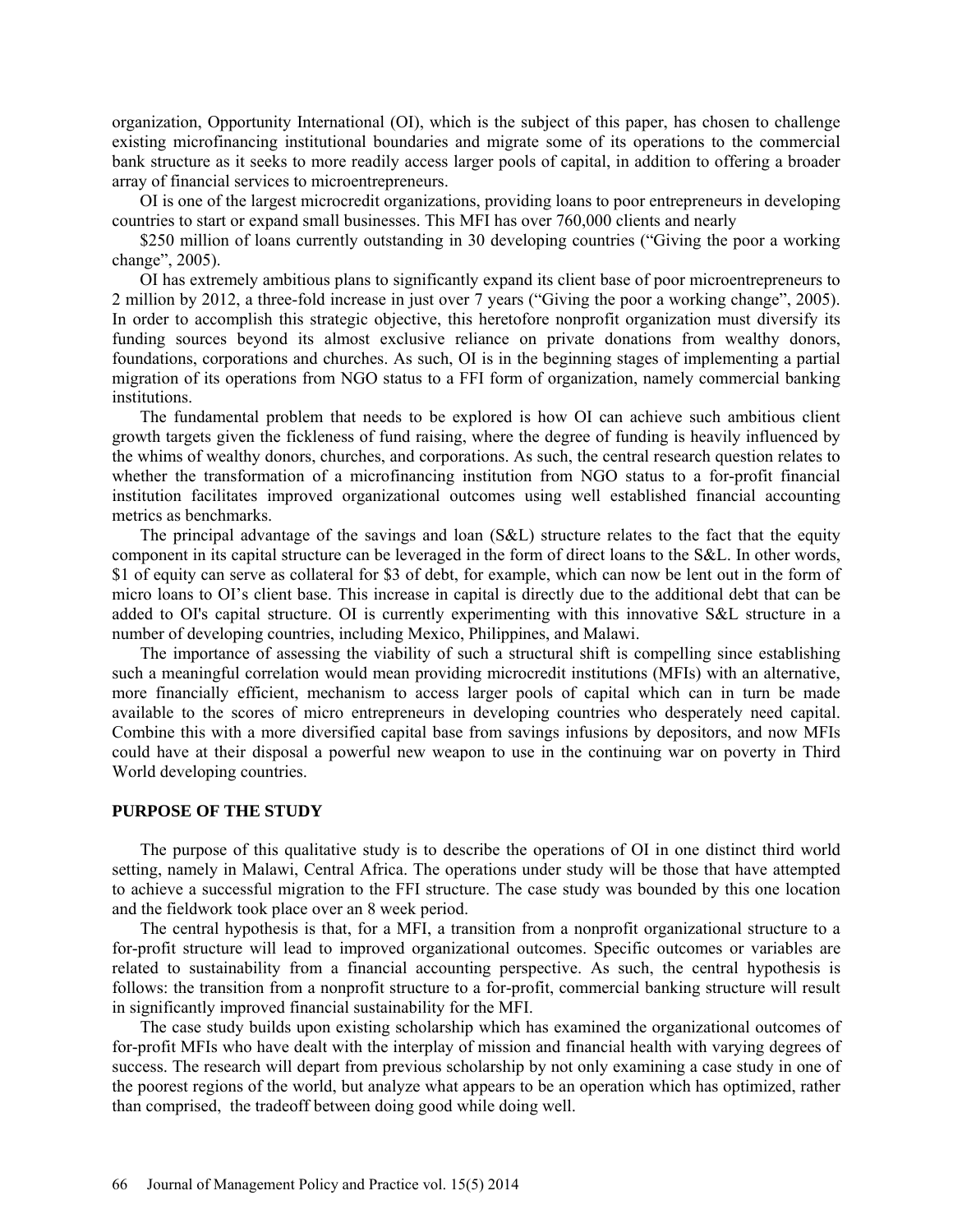#### **What is Micro Finance?**

Micro financing is the provision of a broad range of financial services such as working capital loans, deposits, payment services, money transfers, and insurance to poor households and their microenterprises that otherwise lack access to traditional capital markets. Broadly speaking, the sources of microfinance consists of: (a)formal institutions, such as rural banks and cooperatives; (b) semiformal institutions, such as nongovernmental organizations, and; (c) informal sources, such as money lenders and shopkeepers who charge extremely high interest rates that often resort to inhumane methods of loan recovering (Hossain, 1988).

The present day definition singles out NGOs as the dominant participant in this niche industry as they are not subject to high reserve requirements and interest rate ceilings imposed by regulators (Baydas et al., 1997; Robinson, 2001).

In an often cited World Bank manual on microfinance (Ledgerwood, 1999), objectives include:

- 1. To reduce poverty
- 2. To empower women or other disadvantaged population groups
- 3. To create employment
- 4. To help existing businesses grow or diversify their activities
- 5. To encourage the development of new businesses

In summary, The Economist ("From Charity to Business", 2005), in a recent 2005 expose on the micro financing industry, described the industry as a spectrum where at: one end are those organizations and networks that, by intent, are barely profitable and concentrate on providing credit, such as Grameen and most of Finca's and Opportunity's [researcher's principal research subject] operations. They offer repayment terms and interest rates that do little more than cover costs. Typically these groups are non-forprofit or owned by customers or by investors of the religious and philanthropic sort, rather than by shareholders seeking a financial return ….Rather than pursue profit , microfinance providers at this end of the spectrum often seek to be "sustainable" a flexible concept that can mean anything from covering all costs to covering all costs but capital. As these financial institutions have grown, however, demand for their funds has often expanded beyond what can reasonably be obtained from donors. A growing number of microfinance institutions, taking their cue from the success of banks in developed countries, have concluded that the best way to reach the vast number of poor people in the worked is to become profitable and operate much like conventional rich world financial firms. (p.7)

#### **BACKGROUND**

Started nearly 35 years ago by the former president of Bristol Myers Corporation International as an ecumenical Christian development organization, OI has been a pioneer in the microenterprise development revolution providing tools to the poor in order to help them work their way out of poverty. Its mission is to provide opportunities for people in chronic poverty and to transform their lives; its strategy is to create jobs, stimulate small businesses, and strengthen communities among the poor. Its primary method is to work through indigenous partner organizations that provide small businesses with credit, training, and counsel to start or expand businesses. Linked together as the OI Network, OI now encompasses 42 organizations in 30 developing countries with over 800,000 loan clients and a loan portfolio value approaching \$160 million.

OI's strategy is to establish a 35 country network, including China, India and Indonesia, with the majority of its growth coming from countries where OI is already present. Lofty outreach objectives include two million loan clients by 2012 and 100 million loan clients by 2035. Deploying technology which contributes to the offering of a broad range of financial services and the lowering of transaction costs is a centerpiece of its strategy. Additionally, customer focus, versus product focus, and client transformational impacts will continue to be defining metrics which OI will use to measure success in its implementation tactics.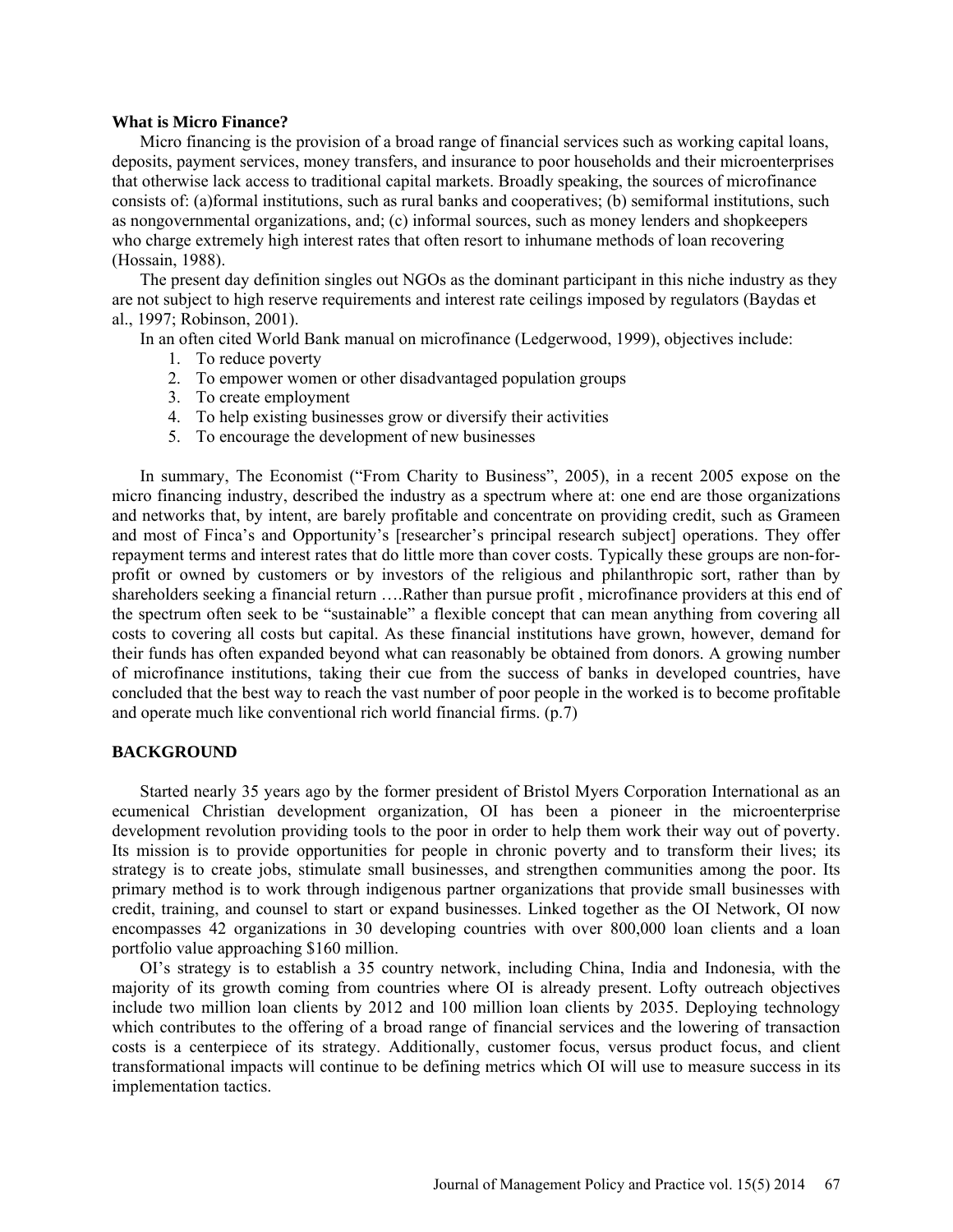OI's strategy of establishing formal financial institutions in the form of commercial banks began in 2000. As of 2004, OI had established five microfinance banks with a loan portfolio worth approximately \$40 million USD serving over 92,000 lending clients.

Its strategy is to establish permanent FFIs in selected countries, evolving into a provider of not loans but banking institutions, becoming, in effect, according to Participant 6, a "CitiCorp of the poor". The lynchpin of its outreach vision is to grow from being a cadre of predominantly non-profit lending organizations, with relatively high repayment and operational sustainability, to 35 formal financial institutions providing a full range of financial services and achieving financial sustainability.

### **RESULTS REGARDING DATA COLLECTION AND ANALYSIS**

The purpose of this study was to explore the relevancy and viability of a commercial banking business model in a microfinancing context as well as the strategies implementation of a Malawi-based MFI. While at country-level and organizational level, studies have identified key success factors of MFIs, principally organized as NGOs, little research exists regarding the utilization of the commercial bank model. To fill this gap, therefore this study explores in depth implementation strategies attempting to optimize sustainability objectives within such a model in Malawi's economic and cultural environment. This is with a view to gain broader insight into, and increasing understanding of, the challenges of firm implementation of sustainability and outreach strategies utilizing a FFI commercial banking model in a developing country. Specifically, the objective of this study was to explore the influence of commercial banking practices on a MFI's optimization of financial sustainability.

#### **Opportunity International Bank of Malawi - Background**

The Opportunity International Bank of Malawi (OIBM) is a financial institution that provides a variety of services to individuals who would otherwise not be served by the traditional formal financial institutions of Malawi. The organization began as a NGO in 2001 with the help of a grant by the British government. Plagued by corruption and nepotism, which caused a 60% default rate, the MFI was subsequently shut down.

OIBM was restarted with a \$2 million cash infusion, \$700,000USD of systems and new management: specifically, the former governor of the Malawi Central bank was installed as Chairman, Francis Pelekamoyo, as well as Roger Vorhees as Chief Executive Officer (CEO). These two seasoned executives lent credibility to the start up and eased the license application process necessary to be established as a greenfield bank.

OIBM was granted a full commercial banking license by the Central Bank on March 21, 2002 and its doors opened to the public in May 2003. It was the first Opportunity start-up launched as a regulated commercial bank with authority to be a full service financial institution capable of offering savings, lending, and insurance products. Furthermore, OIBM represented the first commercial microfinance bank offering deposits, microloans and other financial services to the poor in underserved areas of Malawi. Its founding mission is to provide access to a range of financial services to the economically active poor and low-income, self-employed micro enterprises. The operational models of OIBM both prior to and after the FFI change initiative is depicted in Figure 1.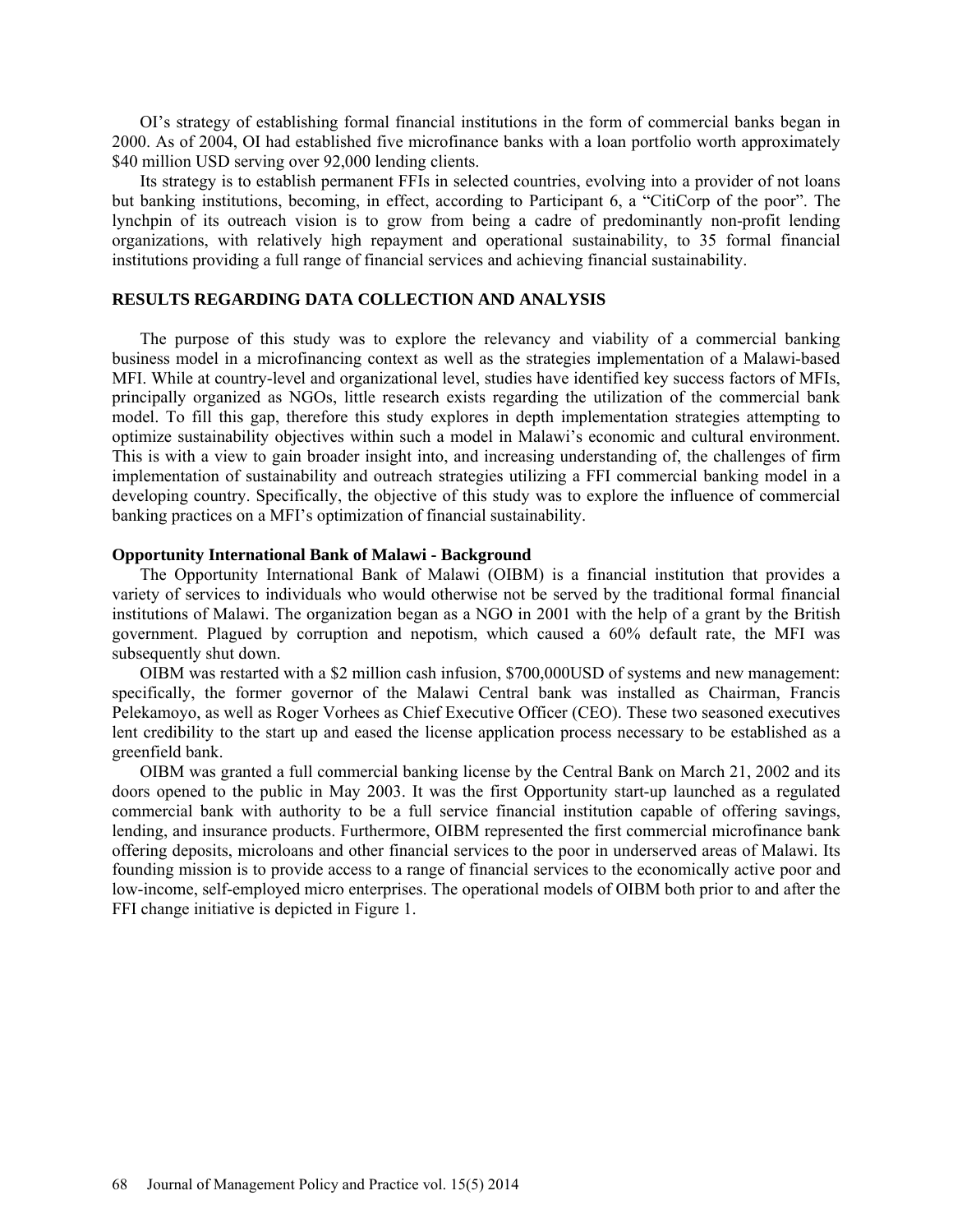**FIGURE 1 EVOLUTION OF OIBM BUSINESS MODEL**



Adapted from: Chu, M. (2005). *ACCION international: Maintaining high performance through time* (Rev. ed.). Boston: Harvard Business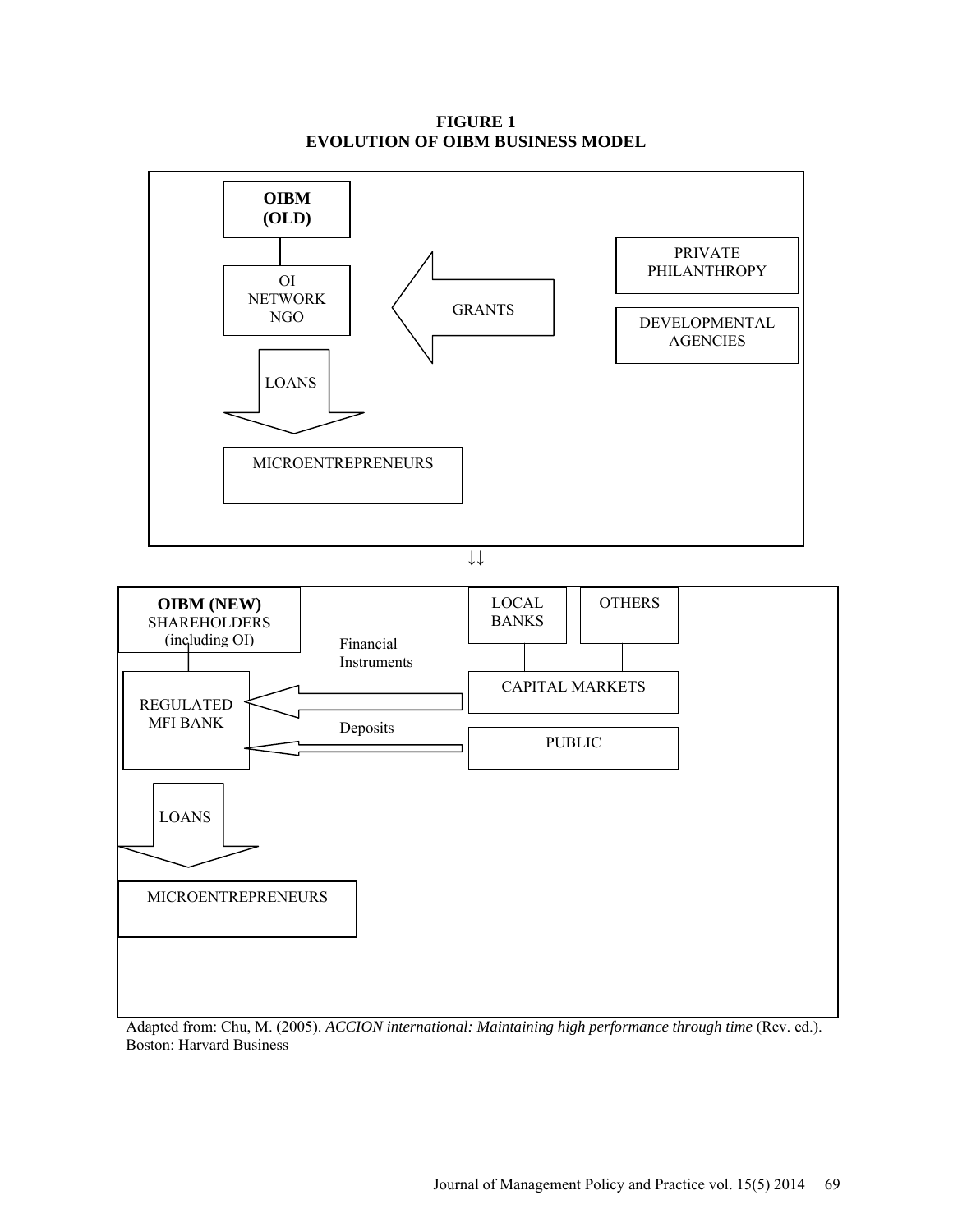From the onset, the commitment of OIBM to serve low-income members of the community was reflected in its operational vision which specified the intended target group as the "bankable" part of the poor population and small-scale entrepreneurs. For its part, OIBM uses the savings that it mobilizes to fund small scale production enterprises of the poor, especially in rural areas, with the goal of contributing to the enhancement of their social and economic development. OIBM, therefore, uses its altruistic goals to split off a niche market consisting of clientele to which it provides loanable funds in the long term, which is crucial for the economic development of Malawi.

#### **FINANCIAL SUSTAINABILITY**

OIBM financial data to be discussed henceforth is denominated in Malawi kwacha and this is the form in which the information was recorded. However, for the convenience of interpretation of this study, the monetary amount was converted to US dollars at a rate of one US dollar for 143 Malawi kwacha. The exchange rate prevailing in Malawi for most of the period examined in this study varied slightly above and below l dollar to 143 Malawi kwacha.

*Hypothesis 1.1: the FFI operation, relative to the NGO operation will have access to a more diversified pool of available capital in order to fund its long term operational needs as a result of the organizational structural change.*

The period following OIBM's initiation as a banking institution has been characterized by a very rapid growth in savings accounts as a result of the use of new identification technologies which has significantly increased its outreach to the poor. As of October, 2006, OIBM had 40,000 savings clients with approximately \$5.5 million currently on deposit, as illustrated in Figure 2, using technology to lower costs and extend outreach.



# **FIGURE 2 OIBM GROWTH IN DEPOSITORS**

Adapted from Opportunity International internal documents. Personal communication.

Central to OIBM savings strategy is the use of technology to lower costs and extend outreach, namely smart cards that store fingerprint images to identify clients and automatically brings up account information on a teller's screen or at an ATM machine. OIBM is using technological advancements such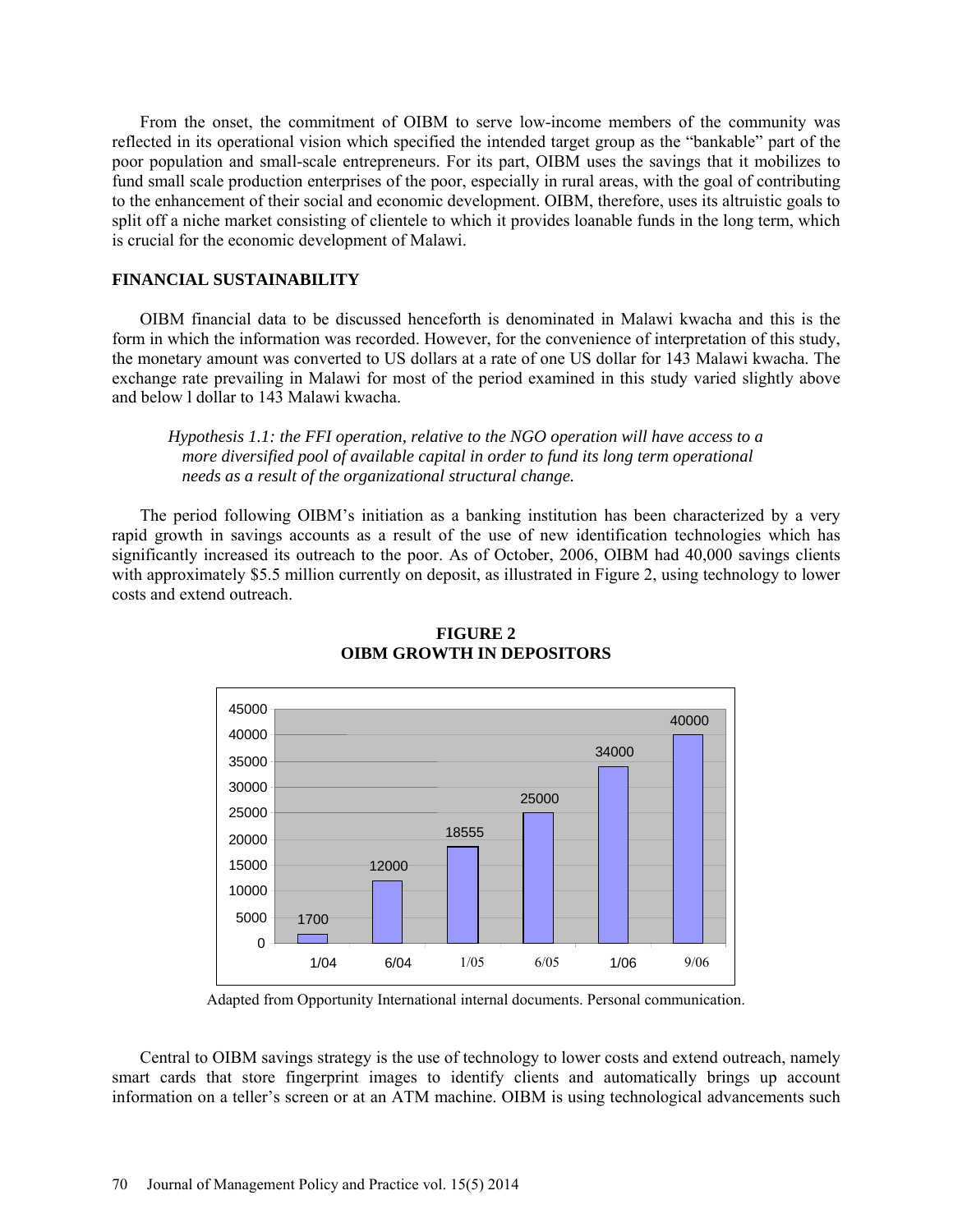as biometric "fingerprint" technology in its microfinance program. Using a paperless system, poor people are able to use their own fingerprint embedded in a credit card size identification card. The card is scanned, as viewed in Figure 3, at the microfinance bank, giving poor people the ability to make financial transactions.

**FIGURE 3 ILLUSTRATIONS OF OIBM TECHNOLOGY**



Examples of OIBM technology. From Opportunity International 2005 Newsletter. Reprinted with permission

Through biometric technology, it takes OIBM about 5 minutes to process a transaction compared to the approximate 30 minutes it takes most commercial banks, thus alleviating the high transaction costs of other commercial banks due to high minimum balance requirements that typically keep poor people out of the commercial banking sector. From an outreach perspective, Smart Cards gives clients a secure identity for the first time, therefore dignity in the developing world since the traditional means of identification, passport or driver's license, is too costly for a person living in poverty.

The Smart Card has proved to be invaluable in terms of the offering of financial services given the lack of accessible national identity cards. In terms of safety, a story which circulates around the markets and villages of Malawi involves how a client outwitted greedy in laws whereby tradition permits a deceased man's family to claim all of his assets, plus all of his widow's assets. Widows often lose their home, furniture, livestock and money. But this widow, who had recently been laid off from her job, saved her severance pay at OIBM. Her in-laws seized her smart card and rushed to the bank expecting a windfall. But her fingerprint was embedded in the card, not theirs.

*Hypothesis 1.2: the transition from nonprofit structure to a for-profit structure will result in a significant increase in the number of financial services available to microentreprenuerial clients.*

Unlike other commercial banks in Malawi, OIBM has devised ways of using minimal credit history to make credit decisions about borrowers who request small individual loans. As shown in Tables 1 and 2,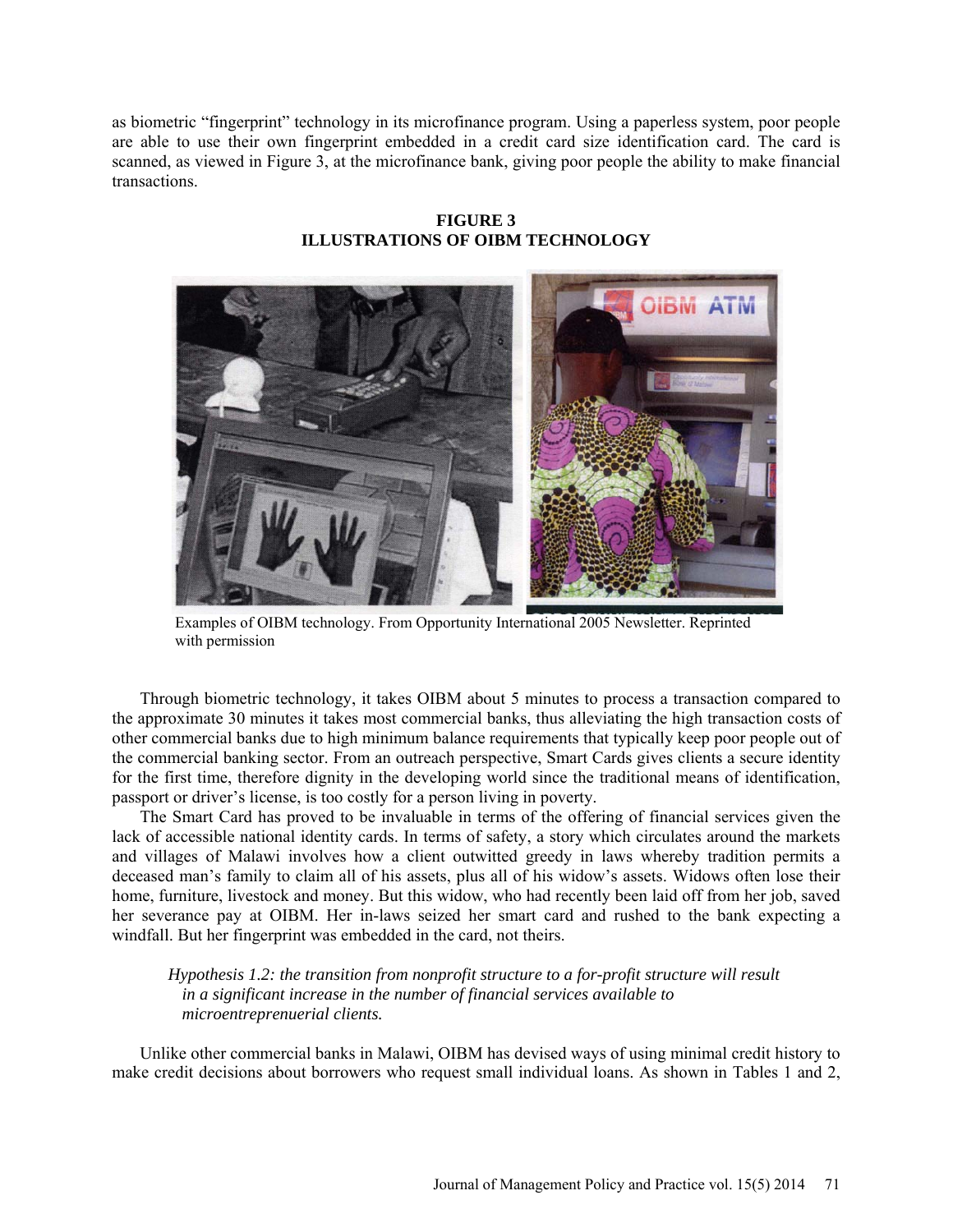the bank has about 5,000 borrowers with a loan portfolio of approximately \$2.2 million having made approximately 10 thousand loans in 2005.

|             | Total Loan Portfolio |            | Percentages by Methodology: |         |  |  |  |
|-------------|----------------------|------------|-----------------------------|---------|--|--|--|
|             | Outstanding (US\$)   | Individual | Trust Bank                  | Other   |  |  |  |
|             | 3/06                 | 3/06       | 3/06                        | 3/06    |  |  |  |
| <b>OIBM</b> | \$2,250,432          | $10.1\%$   | $8.0\%$                     | 81.9%   |  |  |  |
| OI – AFRICA | \$14,649,631         | 20.8%      | 61.5%                       | $8.3\%$ |  |  |  |
| ΟI          | \$196,432,290        | 49.2%      | 25.7%                       | 25.2%   |  |  |  |

#### **TABLE 1 OI LOAN PORTFOLIO**

Adapted from Opportunity International internal documents. Personal communication

### **TABLE 2 OIBM CLIENTS**

|               | Total Number of            |            | Percentages by Methodology: |       |
|---------------|----------------------------|------------|-----------------------------|-------|
|               | <b>Clients Outstanding</b> | Individual | Trust Bank                  | Other |
|               | 3/06                       | 3/06       | 3/06                        | 3/06  |
| <b>OIBM</b>   | 5443                       | 8.1%       | 65.2%                       | 26.6% |
| $OI - AFRICA$ | 87818                      | $8.6\%$    | 84.4%                       | 7.1%  |
| <b>OI</b>     | 812852                     | $12.6\%$   | 82.0%                       | 5.4%  |

Adapted from Opportunity International internal documents. Personal communication

The two tables illustrates that OIBM has a dramatically different loan portfolio and client base than the OI network with significantly higher percentages in the "Other" category. The "Other" constitutes consumer credit loans and small and medium enterprise (SME) loans. In contrast to Trust Bank noncollateralized loans, consumer credit loans are made to individuals based on credit history and collateral, and collateral is typically pension payments that are due to employees from employers. For example, an employee will borrow money from OIBM and secure the loan through a contract with the employer, where upon if the employee defaults on the loan, the employer will repay the loan out of the pension contributions that are due to the employee upon his or her retirement.

SME customers are typically "walk-in" loans whereby people come into the bank who already have an established small or medium size business and are given loans based on a combination of collateral and due diligence on the business plan, mimicking typical lending processes in developed countries regarding traditional, small business loan practices. This diversity in lending customer is a good feature since it is one of the factors that enhances the diversification of credit risk in the portfolio

Both of these sources of loan activity contribute a fairly significant part of the loan value or the loan portfolio of OIBM:

The remaining part of the loan portfolio are loans made to Trust Banks and also loans made to individuals who have typically graduated from the Trust Bank group who now have much more secure and larger businesses who want to peel off or graduate from the trust bank group.

What is interesting is that once clients graduate from the Trust Bank group they are still encouraged quite strongly by OIBM to serve as advisors, as leaders in the village or in the community, even though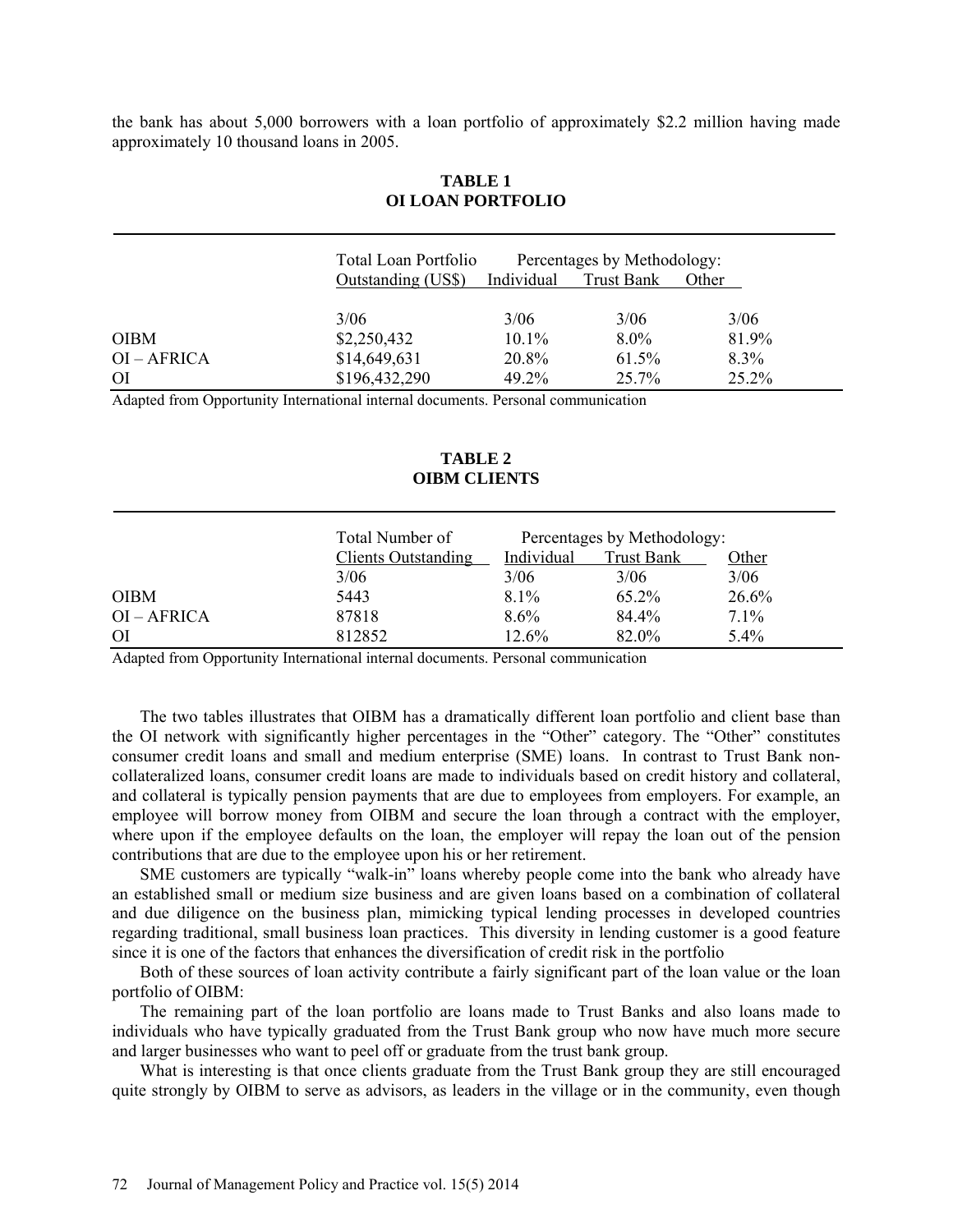they no longer co-guarantee other Trust Bank members. So it's a graduation in form only: in substance, there is still a role for these individuals who have really done well, vis-à-vis the other trust bank members.

*Hypothesis 1.3: The transition from nonprofit structure to a for-profit structure will result in higher quality customers for the MFI – that is a lower overall default rate among its microentrepreneur clients.*

Arrears rates in a loan portfolio are a measure of the principal payments that are over-due divided by the outstanding principal portfolio (Yaron, 1994). It merits examination since high rates may signal that sufficient funds may not be available to ensure the proper maintenance of an institution's overall liquidity position leading to poor cash flow, and ultimately bank insolvency. Furthermore, high levels of arrears will hurt the reputation of the financial institution as depositors and investors become pessimistic about profitability prospects.

The achievement of low arrears rates in OIBM's loan portfolio is apparent. Since the early days of OIBM, the problem of arrears has been minimal due to rigorous management and lending procedures, particularly related to the challenges of agricultural seasonality and the effect this has on the day-to-day activities of OIBM. In fact, as shown in the second chart below, it is clear that the "Other" customer category is the principal reason why, OIBM has achieved exemplary repayment rates, relative to OI overall:

|                     | Portfolio in<br>Arrears $(>30$ days) |                                                      | Portfolio at<br>Risk (>30 days) |                             | Loan Loss<br>Reserve Ratio |  |  |
|---------------------|--------------------------------------|------------------------------------------------------|---------------------------------|-----------------------------|----------------------------|--|--|
|                     | 3/06                                 | 9/04                                                 |                                 | 9/04                        | 3/06                       |  |  |
| <b>OIBM</b>         |                                      | 1.58%<br>$.94\%$                                     |                                 |                             | 1.98%                      |  |  |
| $OI - AFRICA$       |                                      | 2.48%<br>$3.54\%$                                    |                                 |                             | 2.71%                      |  |  |
| O <sub>I</sub>      | 1.97%                                | 2.64%                                                |                                 | $5.02\%$                    | $3.03\%$                   |  |  |
| <b>MX BENCHMARK</b> |                                      |                                                      | 1.5%                            |                             |                            |  |  |
|                     |                                      | Portfolio in<br>Arrears $(>30 \text{ days})$<br>3/06 |                                 | Percentages by Methodology: |                            |  |  |
|                     |                                      |                                                      |                                 | <b>Trust Bank</b>           | Other                      |  |  |
|                     |                                      |                                                      |                                 | 3/06                        | 3/06                       |  |  |
| <b>OIBM</b>         | 1.58%                                |                                                      |                                 | $4.4\%$                     | $.95\%$                    |  |  |
| <b>AFRICA</b>       | $2.5\%$                              |                                                      | 2.8%                            | $1.4\%$                     | 5.7%                       |  |  |
| <b>OI</b>           | $2.0\%$                              |                                                      |                                 | 3.1%                        | 1.2%                       |  |  |

# **TABLE 3 OIBM PORTFOLIO IN ARREARS**

Adapted from Opportunity International internal documents. Personal communication

# *Hypothesis 1.4: The transition from nonprofit structure to a for-profit structure will result in a significant increase in the profitability of the MFI.*

The first stage reached before a lending institution can achieve full financial viability is operational sustainability whereby interest charges and program fees can cover non-financial expenses. It is particularly dependent on the maintenance of low delinquency rates (Yaron, 1994; Christen et.al., 1995). Once the institution attains operational self-sufficiency it is on the right course towards the achievement of financial sustainability. As of September, 2006 the organization is operating at 88% operational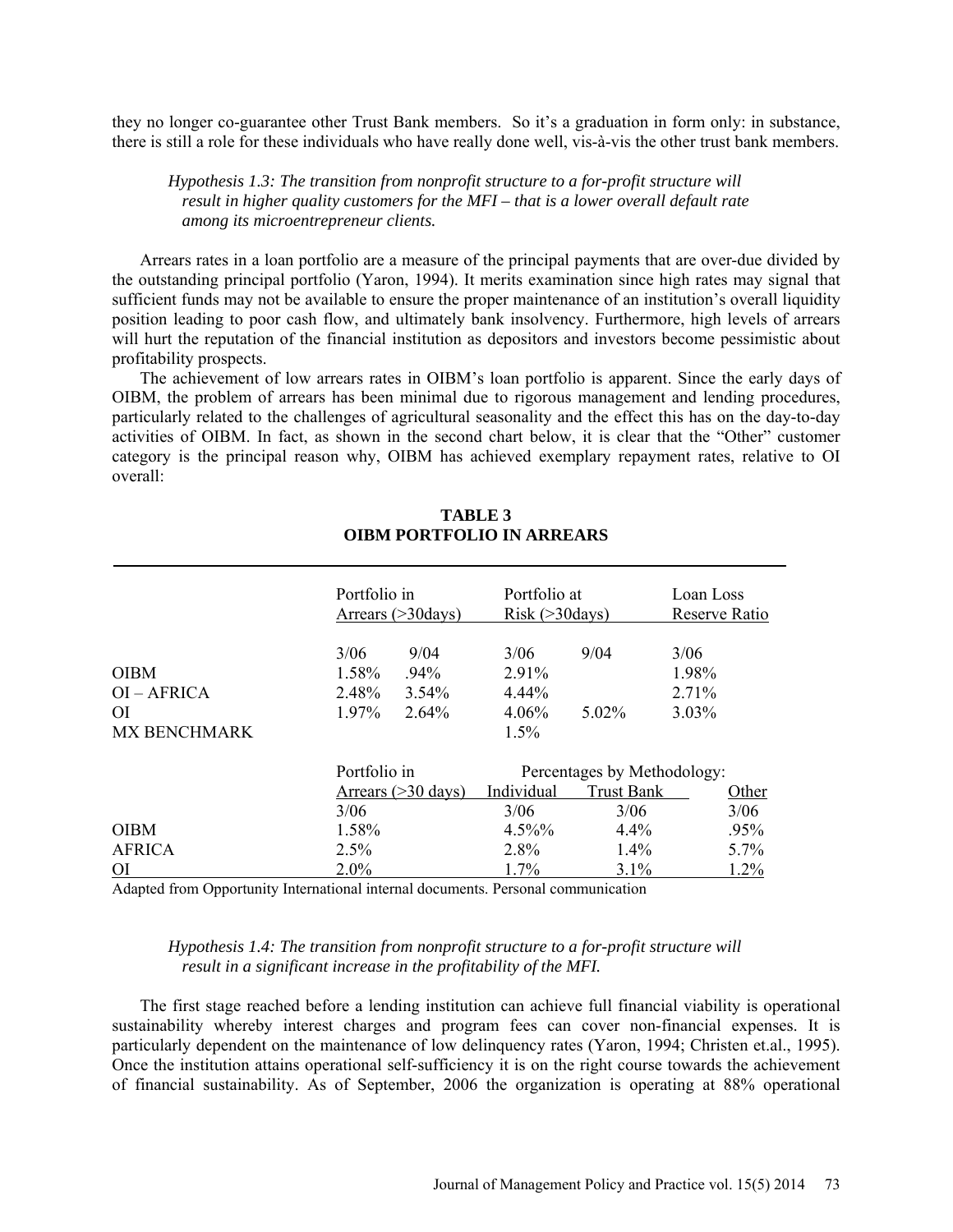sustainability. Below are operational and financial statistics for OIBM compared to OI and MX benchmarks:

|                                      | <b>Operational Sustainability</b> |                |                |              | <b>Financial Sustainability</b> |      |  |  |  |  |
|--------------------------------------|-----------------------------------|----------------|----------------|--------------|---------------------------------|------|--|--|--|--|
|                                      | 9/06                              | 3/06           | 9/04           | 9/06         | 3/06                            | 9/04 |  |  |  |  |
| <b>OIBM</b><br>$OI - AFRICA$         | 88%                               | 65.7%<br>87.3% | 20.3%<br>79.8% | 86%<br>74.2% | 65.7%                           |      |  |  |  |  |
| <sup>OI</sup><br><b>MX BENCHMARK</b> |                                   | 115.5%<br>113% |                | 104%         | 107.8% 102.8%                   |      |  |  |  |  |
| (2005)                               |                                   |                |                |              |                                 |      |  |  |  |  |
|                                      |                                   | Return on      |                | Return on    |                                 |      |  |  |  |  |
|                                      |                                   | Assets         |                | Equity       |                                 |      |  |  |  |  |
|                                      |                                   | 3/06           |                | 3/06         |                                 |      |  |  |  |  |
| <b>OIBM</b>                          | $(14.3)\%$                        |                | $(64.1)\%$     |              |                                 |      |  |  |  |  |
| $OI - AFRICA$                        |                                   | $(64.1)\%$     |                | $(10.9)\%$   |                                 |      |  |  |  |  |
| O <sub>I</sub>                       |                                   | $3.7\%$        |                | $9.5\%$      |                                 |      |  |  |  |  |
| MX BENCHMARK (2005)                  |                                   | 1.2%           |                | 4.8%         |                                 |      |  |  |  |  |

# **TABLE 4 OIBM OPERATIONAL AND FINANCIAL SUSTAINABILITY**

Adapted from Opportunity International internal documents. Personal communication

One of the things that helps smooth out the cyclicality is consumer credit loans; loans that are made to consumers where the collateral is somehow tied to payroll guarantees, or guarantees that arise from the ability to sequester future earnings at a consumer's employer. OIBM managers comment on future sustainability goals:

Finally, one of the major challenges OIBM faces regarding financial sustainability is the optimization of the conversion process of savings into loans. MFIs who evolve to take deposits could find themselves flooded with too much liquidity running short on loan generation creating an over reliance on lower yielding money market investments, versus a higher yielding loan portfolio. Participant 2 cited the critical need to manage this institutional intermediation process:

*Hypothesis 1.5*: the transition from nonprofit structure to a for-profit structure will result in a significant increase in the efficiency of the MFI.

Table 5 highlights the relative performance of OIBM as it relates to operational efficiency metrics: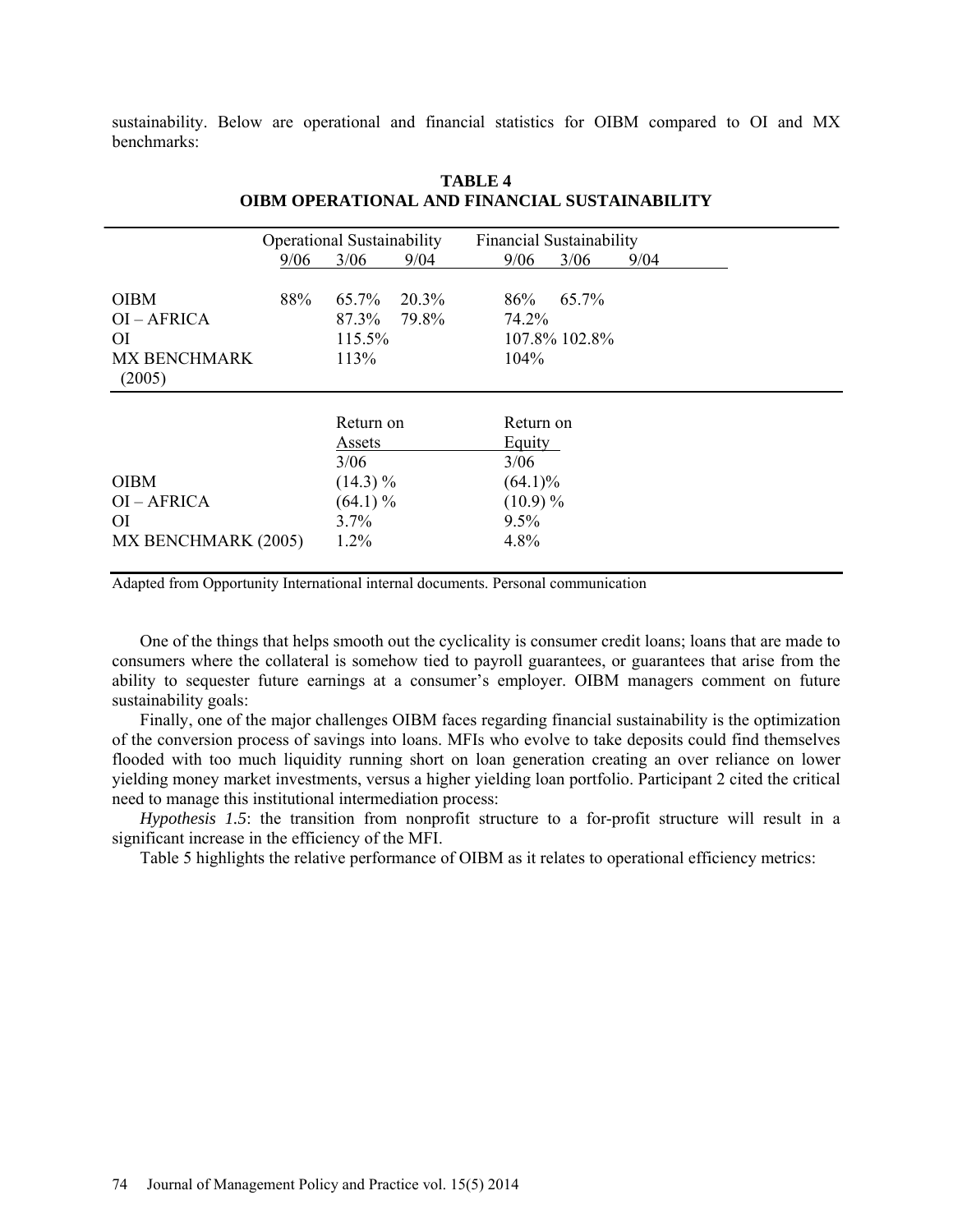|                              | Cost (US\$) Per Clients per |                      | Portfolio (US\$) |
|------------------------------|-----------------------------|----------------------|------------------|
|                              | Loan Made                   | Loan Officer         | per Loan Officer |
|                              | 3/06                        | 3/06                 | 3/06             |
| <b>OIBM</b>                  | 420                         | 170                  | 70,326           |
| OI-AFRICA                    | 97                          | 255                  | 42,463           |
| O <sub>I</sub>               | 53                          | 245                  | 59166            |
| MX BENCHMARK (2005)          | 32                          | 281                  |                  |
|                              | Operating                   | Financial            |                  |
|                              | <b>Expense Ratio</b>        | <b>Expense Ratio</b> |                  |
|                              | 3/06                        | 3/06                 |                  |
| <b>OIBM</b>                  | 116.3%                      | 32.7%                |                  |
| OI-AFRICA                    | 72.0%                       | 8.1%                 |                  |
| ΟI                           | 28.4%                       | 5.3%                 |                  |
| 22.6%<br>MX BENCHMARK (2005) |                             | 5.9%                 |                  |

# **TABLE 5 OIBM EFFICIENCY STATISTICS**

Adapted from Opportunity International internal documents. Personal communication

### **DATA ANALYSIS**

The central purpose of the data analysis was to shed light on what formed the constellation of focus by OI and OIBM management and staff members underlying implementation strategies effecting the evolution of sustainability and outreach of this microfinancing commercial bank, operating for nearly four years.

To facilitate the qualitative content analysis of sustainability and outreach components described in the foregoing, and as identified in in-depth interviews and firm documents, the following list of financial sustainability (FS) action themes in Table 6 were used in patterns identification, aggregation, and content descriptions: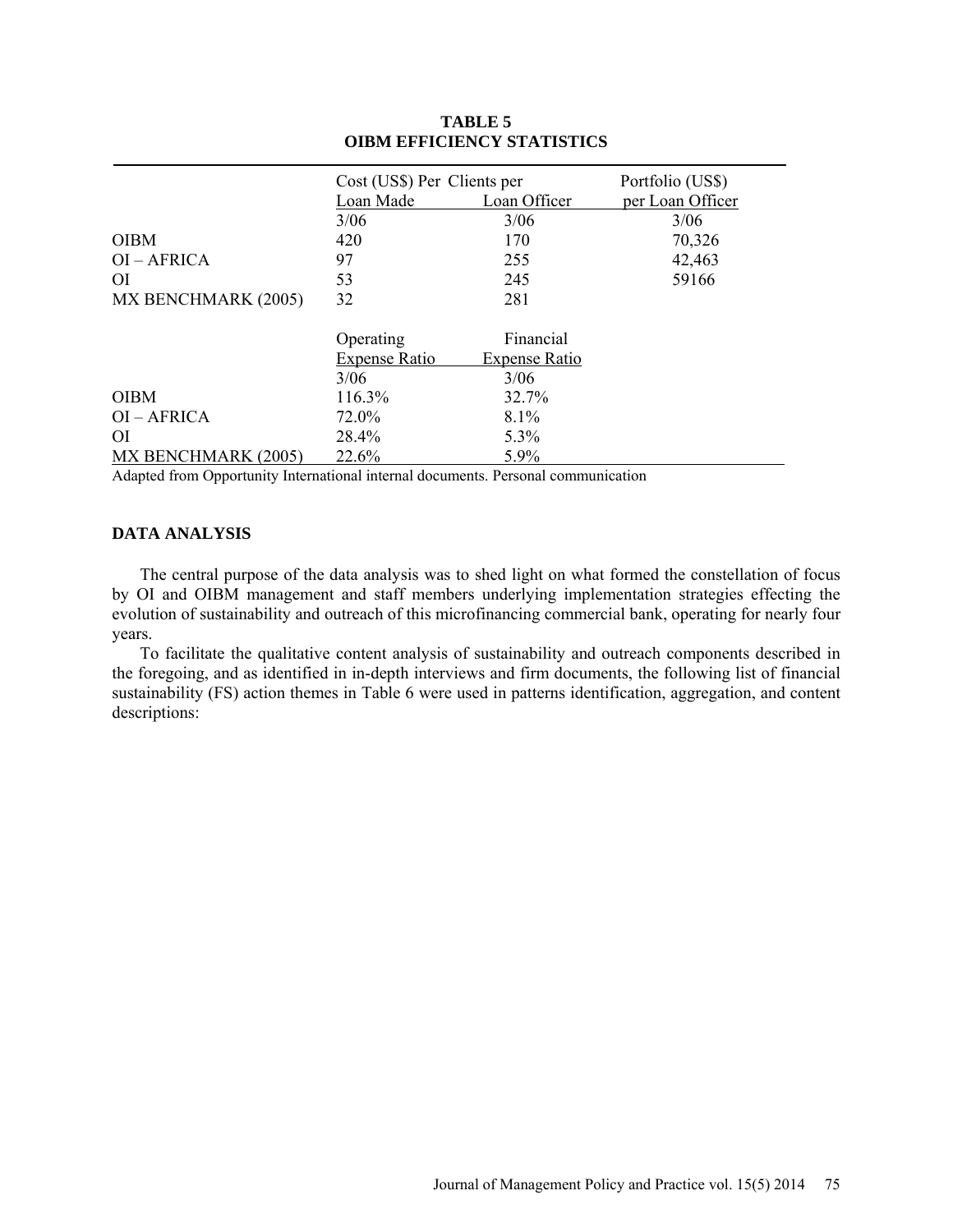| <b>FINANCIAL</b><br><b>SUSTAINABILITY</b> | CODE          |  |
|-------------------------------------------|---------------|--|
| <b>Market Interest Rates</b>              | (FS1)         |  |
| <b>Repayment Rates</b>                    | (FS2)         |  |
| Growth/Scale                              | (FS3)         |  |
| Institutional<br>Intermediation           | (FS4)         |  |
| Seasonality/Cyclicality                   | (FS5)         |  |
| <b>Product Diversification</b>            | (FS6)         |  |
| <b>Transaction Costs</b>                  | (FS7)         |  |
| <b>Operating Costs</b>                    | (FS8)         |  |
| <b>Technology Utilization</b>             | (FS9)         |  |
| Regimentation                             | (FS10)        |  |
| Debt Financing                            | (FS11)        |  |
| <b>Equity Financing</b>                   | (FS12)        |  |
| <b>Savings Deposits</b>                   | <u>(FS13)</u> |  |

# **TABLE 6 SUSTAINABILITY AND OUTREACH COMPONENTS AND PROPERTIES**

In Table 7, the 'Xs' represent instances of comments relating to each respective theme previously outlined in Table 6, where sustainability and components were coded under key themes. Interview text contents from twenty one participants drawn from managers at OIBM (Human Resource, Operations, Lending, Corporate Headquarters, Information Technology, Finance and Accounting) were analyzed.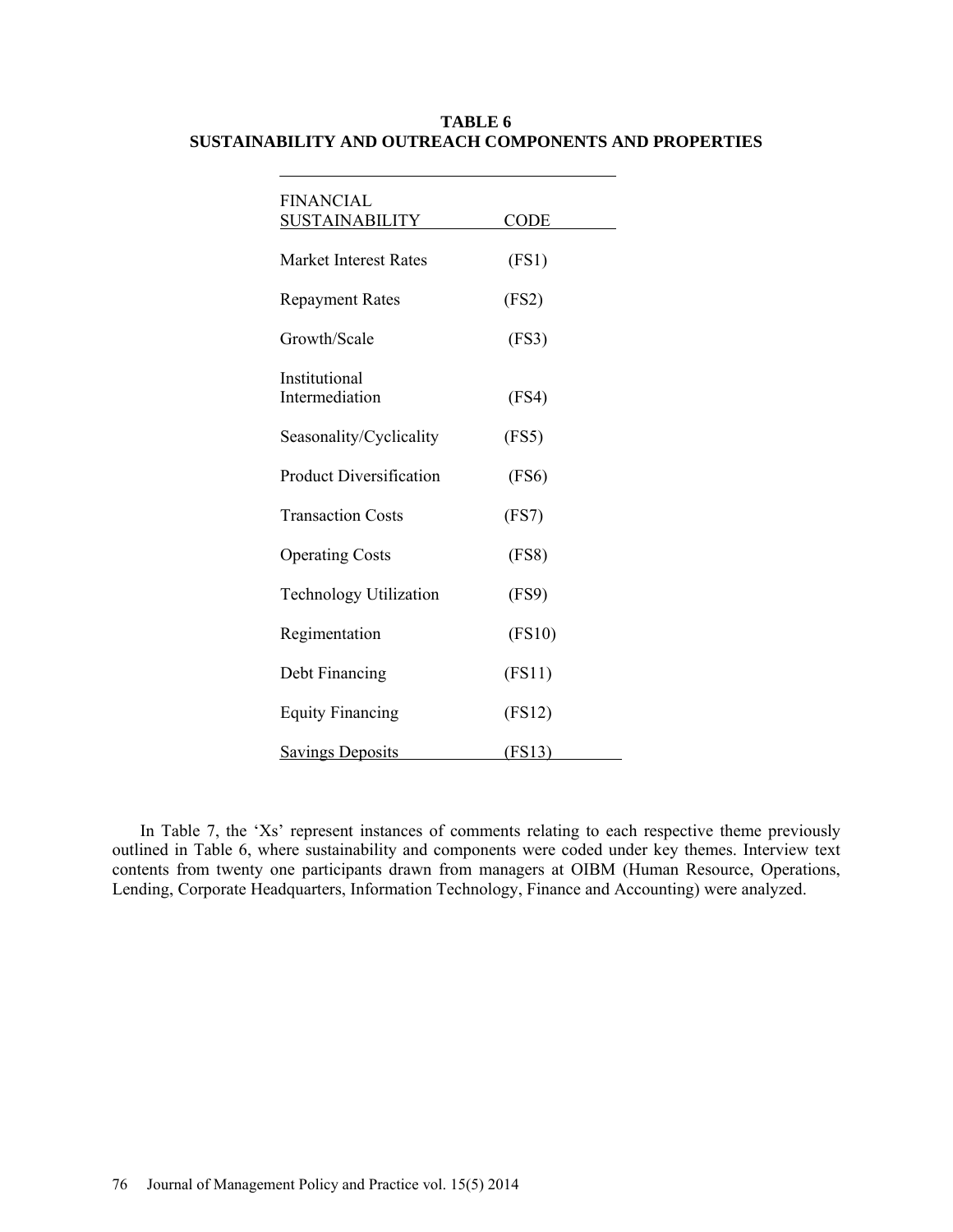| PARTICIPANT FS1 FS2 FS3 FS4 FS5 FS6 FS7 FS8 FS9 FS10 FS11 FS12 FS13 |             |             |             |                           |             |             |                         |             |             |             |             |                         |
|---------------------------------------------------------------------|-------------|-------------|-------------|---------------------------|-------------|-------------|-------------------------|-------------|-------------|-------------|-------------|-------------------------|
| $\mathbf{1}$                                                        | $\mathbf X$ | $\mathbf X$ |             |                           |             |             |                         | $\mathbf X$ | $\mathbf X$ |             |             |                         |
| $\overline{2}$                                                      | $\mathbf X$ | X           | X           | $\boldsymbol{\mathrm{X}}$ |             | X           | X                       | X           | X           | X           | X X         |                         |
| $\mathfrak{Z}$                                                      |             | $\mathbf X$ |             |                           |             |             |                         | $\mathbf X$ |             |             |             |                         |
| $\overline{4}$                                                      |             |             |             |                           |             |             |                         |             |             |             |             |                         |
| $\sqrt{5}$                                                          |             |             | $\mathbf X$ |                           |             |             |                         | $\mathbf X$ |             | $X$ $X$     | $X \tX$     |                         |
| $\sqrt{6}$                                                          |             |             |             |                           |             |             |                         |             |             |             |             |                         |
| $\overline{7}$                                                      |             | $\mathbf X$ | X           | X                         |             |             | $\mathbf X$             |             |             | $\mathbf X$ |             |                         |
| $\,8\,$                                                             | X           | $\mathbf X$ |             | X                         | $X$ $X$     |             |                         | $\mathbf X$ | $\mathbf X$ |             | X           |                         |
| $\mathbf{9}$                                                        |             |             |             |                           | $\mathbf X$ |             | $\mathbf{X}-\mathbf{X}$ |             |             |             |             | $\mathbf{X}-\mathbf{X}$ |
| 10                                                                  |             |             |             |                           |             | $\mathbf X$ |                         | $\mathbf X$ |             |             |             |                         |
| $11\,$                                                              |             |             |             |                           |             | X           | $\mathbf X$             |             |             |             |             |                         |
| 12                                                                  |             |             |             |                           | $\mathbf X$ |             |                         | $\mathbf X$ |             | X           |             | $X$ X                   |
| 13                                                                  |             | X           |             | $X$ $X$ $X$ $X$ $X$ $X$   |             |             |                         |             | X           | X           |             | X X                     |
| 14                                                                  |             |             | X           | $X \tX$                   |             | X           | $\mathbf X$             |             |             |             |             |                         |
| 15                                                                  |             | $\mathbf X$ |             |                           |             |             | $\mathbf X$             |             |             |             |             | $\mathbf{X}-\mathbf{X}$ |
| 16                                                                  |             | $\mathbf X$ |             |                           |             |             | $\mathbf X$             |             |             |             |             |                         |
| 17                                                                  |             |             |             |                           |             |             |                         |             |             |             |             |                         |
| $18\,$                                                              |             |             |             |                           |             |             | $\mathbf X$             |             |             |             | $\mathbf X$ |                         |
| 19                                                                  |             |             |             |                           |             |             |                         |             |             |             |             |                         |
| $20\,$                                                              |             | $\mathbf X$ |             |                           | $\mathbf X$ |             |                         |             |             |             |             |                         |
| $21\,$                                                              |             |             | $\mathbf X$ |                           |             |             | $\mathbf X$             |             | $\mathbf X$ |             |             |                         |

**TABLE 7 QUALITATIVE FINANCIAL SUSTAINABILITY THEMES BY PARTICIPANT**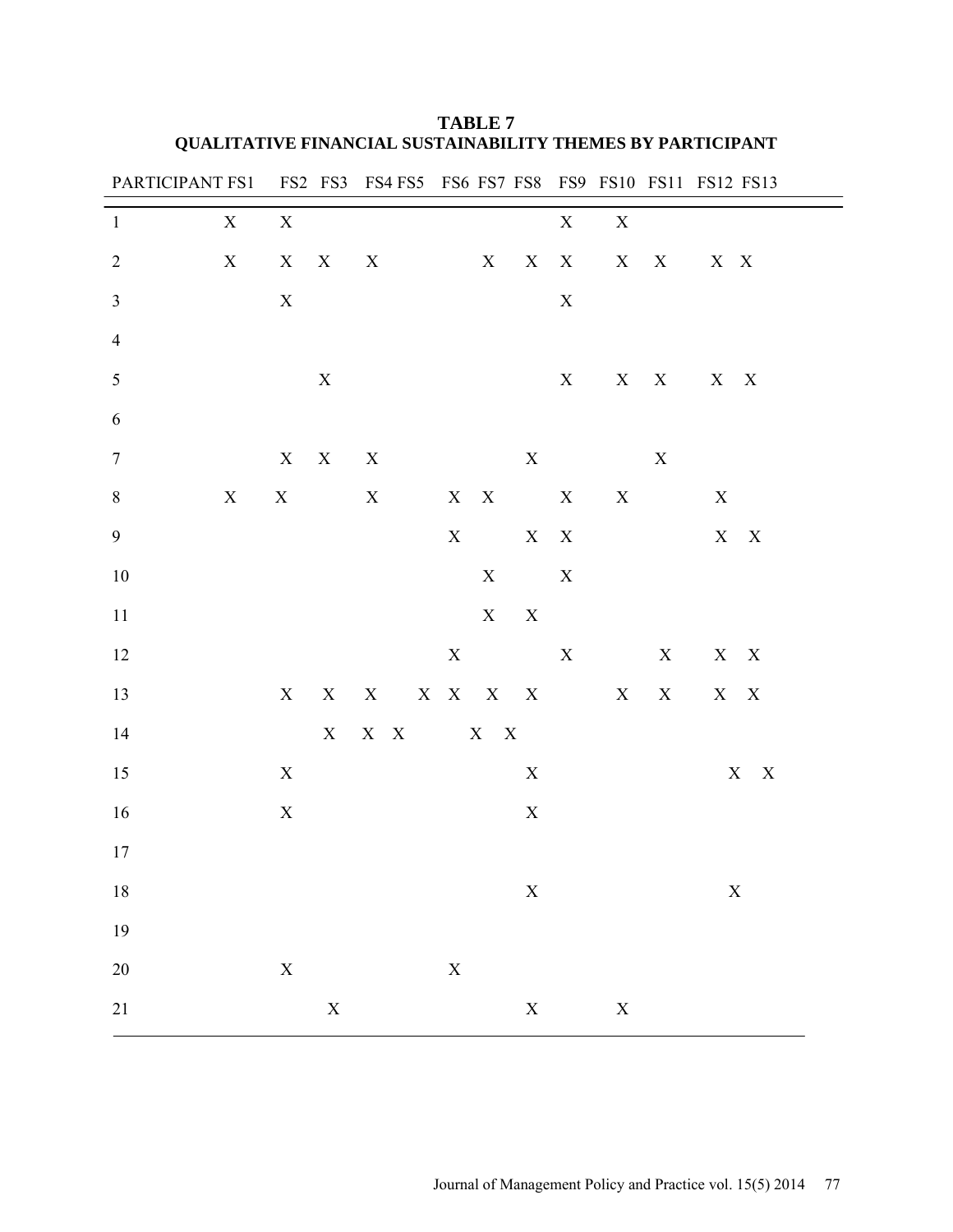Subsequently in Table 8, key sustainability themes were aggregated comprising of participants responses to the interview questions indicative of organization-wide and individual department's sustainability and outreach implementation activities. This table represents a quantifying of the thematic responses ranked by frequency in order to gain better clarification of the frequency of sustainability and outreach themes, previously outlined in Tables 6,7, and 8.

# **TABLE 8**

# **SUSTAINABILITY AND OUTREACH FREQUENCY COUNTS OF THEMES COMMUNICATED IN INTERVIEWS**

| <b>Financial Sustainability</b> |                    |
|---------------------------------|--------------------|
| <b>Action Themes</b>            | Frequency $(n=21)$ |
| <b>Operating Costs</b>          | 10                 |
| <b>Technology Utilization</b>   | 9                  |
| <b>Repayment Rates</b>          | 9                  |
| Equity financing                | 8                  |
| <b>Product Diversification</b>  | b                  |
| Regimentation                   | 6                  |
| Savings/Deposit Mobilization    | 6                  |
| Growth/Scale                    | h                  |
| <b>Transaction Costs</b>        |                    |
| Debt financing                  |                    |
| Institutional Intermediation    | 4                  |
| Market Interest Rates           | 3                  |
| Seasonality/Cyclicality         |                    |

## **MAJOR FINDINGS**

The Opportunity Bank of Malawi was used as a case study to illustrate that a microfinance institution organized as a commercial bank in a developing country can be successful using innovative management practices in such a way that it achieves the twin goals of sustainability and outreach. The following are the major findings of the empirical evaluation:

- 1. The number of poor clients that OIBM serves is large compared to other MFIs in Malawi. The institution is growing in terms of both deposit mobilization and lending services with more than 40,000 depositors and 5,000 lending clients. Nearly a third of respondents mentioned the importance of growth and scale as important strategies in achieving financial sustainability.
- 2. OIBM has evolved from a state of poor financial performance to nearing breakeven in terms of profitability. During this evolution, the bank has relied on certain key success factors to avoid mission creep, thus avoiding deviation from the market segment it was formed to serve. The following factors are crucial to explaining how OIBM has maintained its mission vision of broad outreach during its transition to profitability: (a) appropriate use of technology (as mentioned by nine out of twenty one participants) that has improved the processing and servicing of depositors and the monitoring of loans and transformation metrics of clients. The major components are: fingerprint technology and computer based management information systems that allows for real time monitoring and tracking of loan status and repayment history, thereby increasing the probability that potential repayment problems are addressed as soon as suspected; (b) an excellent governance structure, as mentioned by a third of the interview participants, that emphasizes transparency and fairness to all clients thereby reducing opportunistic rent-seeking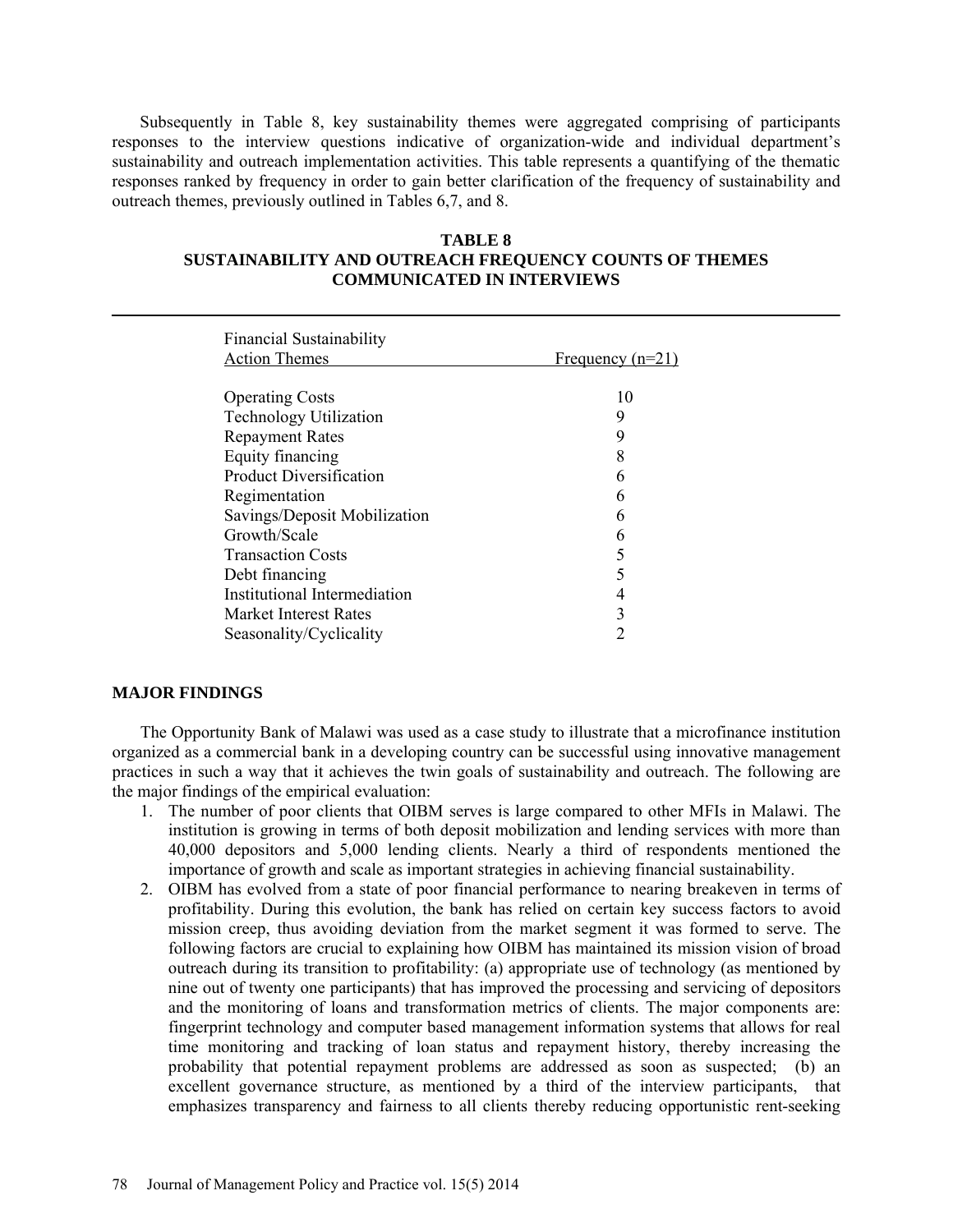behavior by OIBM employees; and (c) recruiting qualified staff and continuous training designed to minimize moral hazard problems among bank employees reinforced with internal and external auditing of bank accounting practices (as mentioned by eight of twenty one participants) and utilization of best practices (as mentioned by nine of twenty one participants).

- 3. The results showed that managerial characteristics such as product mix selection and cost management affected financial sustainability at the subject firm. Specifically, thematic analysis illustrated that nearly 30% of interview participants commented on the importance of product innovation or product diversity and a clear majority (eleven of twenty one) of participants stressed the need for either operational or transactional cost management. This supports an early study by Otero and Rhyne (1994) and more recently by Christen and Pearce (2004) in the study of the South African microfinancing industry.
- 4. Unlike Yaron (1994) and Gonzalez Vega (1997) who relied on GAAP based measurements, such as return on equity to measure financial sustainability, this current study found that seasonality effects on loan portfolio management and institutional intermediation weigh heavily on achieving financial sustainability in a commercial banking driven business model. Although heightened market turbulence generally linked to serving a predominantly agricultural clientele, led to poor financial results initially, proactive practices combating seasonality and intermediation effects, as articulated by the CEOs of both OI and OIBM, alleviated somewhat the challenges associated with loan portfolio management on a month to month basis.
- 5. The bank has emphasized the creation of relevant lending products unique to the Malawian economy and in maintaining a reasonably high quality of customer service for its savings and lending clientele. Most loans were for working capital, although a significant percentage of loans were collateralized by employment contracts.

### **CONCLUSIONS**

A number of recent studies of microfinancing institutions in developing countries have highlighted the sustainability and outreach of institutions that use the NGO model to provide financial services to impoverished entrepreneurs. In contrast, institutions that have operated under the commercial banking model designed to serve the poorest of the poor have not received nearly as much attention. The usual challenges that such a microfinance institution faces are further compounded by regulatory requirements and difficult product mix decisions on the deposit and lending front, and significant macro economic and financial constraints that arise from operating in the developing countries. It is, therefore, not uncommon to encounter pessimism regarding the viability of such an institution using a commercial banking structure. A case study that can provide evidence that, given a reasonable amount of time, a MFI using the commercial banking model can achieve viability in the face of multiple obstacles represents a poignant contribution to the literature, and to practitioners. OIBM represents a telling case study whereby sustainability and outreach issues can be examined.

There is evidence that OIBM's implementation strategies have yielded positive results, particularly relating to sustainability and outreach, within a reasonably short time. A key factor responsible for the improvement in operating performance is the fact that loan portfolio diversification has enhanced profitability, combated seasonality, and minimized suboptimal institutional intermediation performance.

This study highlights that sustainability at OIBM is due to the fact that unlike most formal institutions in Sub-Saharan Africa, it has devised better ways of serving the underserved by using minimal identification mechanisms and minimal credit histories to accept deposits, and make credit decisions about borrowers who request small trust bank or individual loans. It demonstrates, that in the poorest of the poor communities, if appropriate technologies and management practices are utilized, a commercial bank based MFI can improve its chances of viability and outreach. For its part, the institution must demonstrate its longevity and its intention to provide market specific financial services to its customers on a permanent basis since growth in savings and lending accounts at OIBM is partly attributed to customer increasing expectations that OIBM will be able to provide quality products and services for a long time.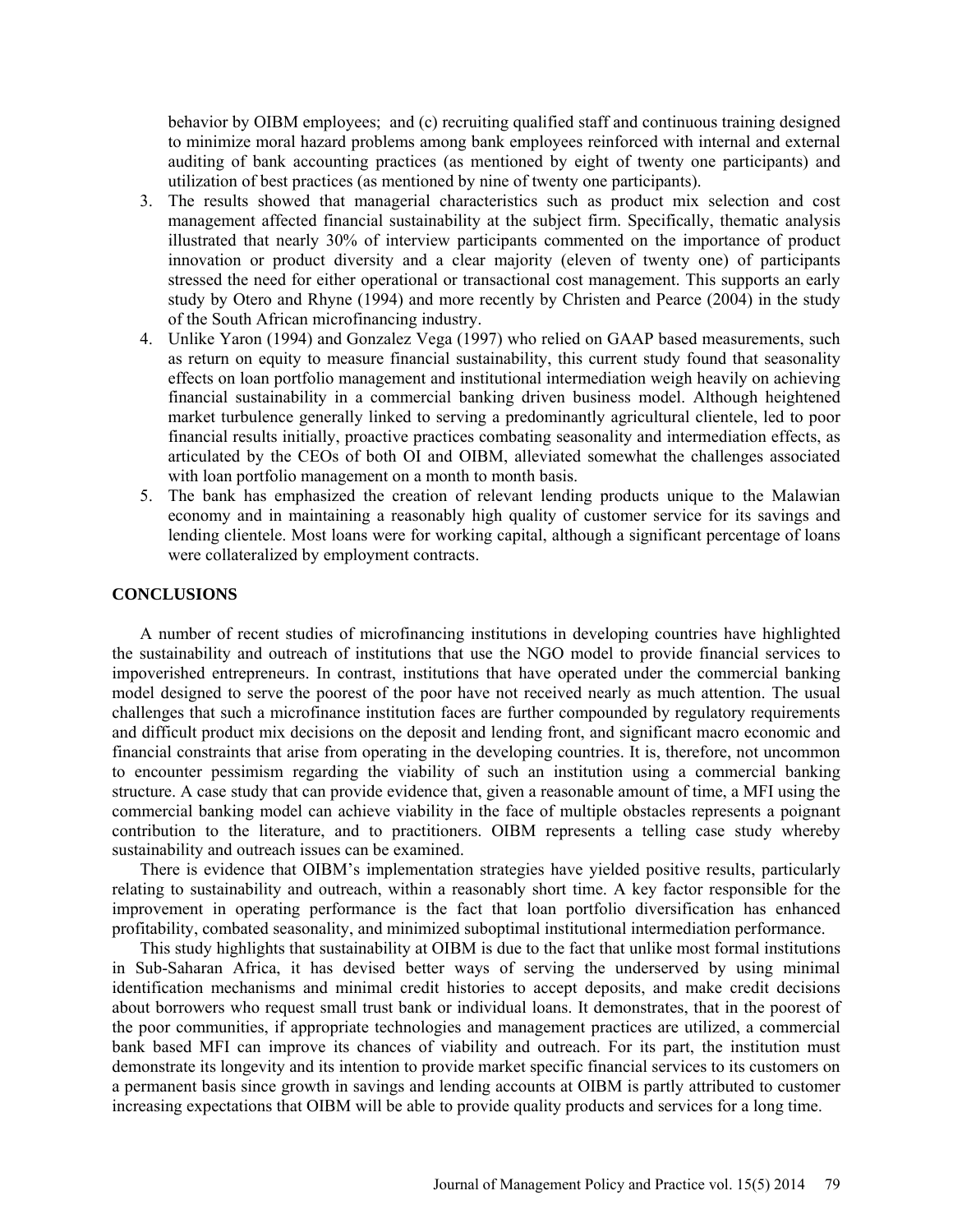In conclusion, OIBM is a financial institution targeting the low-income segment of Malawian society. The firm has a major objective of contributing to the economic and social transformation of the poor by financing the activities of micro entrepreneurs. Hence, the bank's management and other stakeholders prefer that the bank's lending and deposit mobilization products and services lead to significant improvements in the economic and social welfare of the poor that it targets. While it is laudable that this institution has made significant strides in empowering thousands of Malawians, one should not underestimate the amount of work that remains to be done. In order to attain long term financial sustainability, OIBM's management must continue to keep default rates and expenses low in order for returns from the lending business to cover the high costs associated with loan and savings accounts that are small in amount per customer.

This study of OIBM emphasized the crucial role of maintaining high levels of operational efficiency during the transition to financial sustainability and substantial outreach. Furthermore, it highlights that irrespective of the product mix deployed, any institution operating in a predominantly agricultural economy must pay attention to seasonality and environmental effects as OIBM is operating within a very challenging financial market characterized by extreme poverty and a bleak social environment.

While the institution has made great strides in improving many aspects of its product mix and deposit mobilization, the major challenges ahead will be centered on how best to extend its outreach, cost effectively. Risk/Reward tradeoffs regarding the introduction of new lending products will be critical. Furthermore, OIBM's management faces a big challenge in trying to reduce the cost per transaction due to the small size accounts on both the lending and savings fronts.

#### **REFERENCES**

A world of opportunity. (2005). *The Economist, 376(8443)*, 14-16.

- Auwal, M. A. (1996). Promoting microcapitalism in the service of the poor: the Grameen model and its cross-cultural adaptation. *The Journal of Business communication, 33(1)*, 27-49.
- Ayres, R. (1996). The economics of privatisation and regulation: the Brazilian experiences 1990-94. *Review of Political Economy, 8(3)*, 303-323.
- Baydas, M., Graham, D. H., & Valenzuela, L. (1997). Commercial banks in microfinance: new actors in the microfinance world. *Microenterprise Best Practices.* Retrieved October 21, 2005, from http://www.globenet.org/horizon-local/ada/combank.html
- Besley, T., & Coate, S. (1995). Group lending, repayment incentives and social collateral. *Journal of Development Economics, 46*, 1-18.
- Bhatt, N., & Tang, S. (1998). Group-based micro-finance and economic development. In K. T. Liou (Ed.), *Handbook of economic development* (pp. 115-138). New York: Marcel Dekker, Inc.
- Christen, R. P., & Rhyne, E., Vogel, R., & McKean, C. (1995). Maximizing the outreach of microenterprise finance: An analysis of successful microfinance programs. *USAID – U.S. Agency for International Development*. Retrieved February 17, 2006, from http://www.microfiancegateway.org/content/article/detail/1507? PHPSESSID=dc5aad5bad688dfe7e96a1eca6d86abd
- Christen, R. P., & Drake, D. (2002). The new reality of microfinance. In D. Drake & E. Rhyne (Ed.), *The commercialization of microfinance: Balancing business and development* (pp. 2-20). Bloomfield, CT: Kumarian Press, Inc.
- Christen, R. P., & Pearce, D. (2004). Lessons learnt from knew enterprise finance. *Development Southern Africa, 21(5)*, 815-829.
- Chu, M. (2005). *ACCION international: Maintaining high performance through time* (Rev. ed.). Boston: Harvard Business
- Congressional Budget Office (2004) H.R. 3818 Microenterprise Results and Accountability Act of 2004. *CBO.gov* Abstract retrieved. 2004 http://www.cbo.gov/showdoc.cfm?index=5147
- Conning, J. (1999). Outreach, sustainability and leverage in monitored and peer-monitored lending. *Journal of Development Economics, 60(1)*, 51-77.